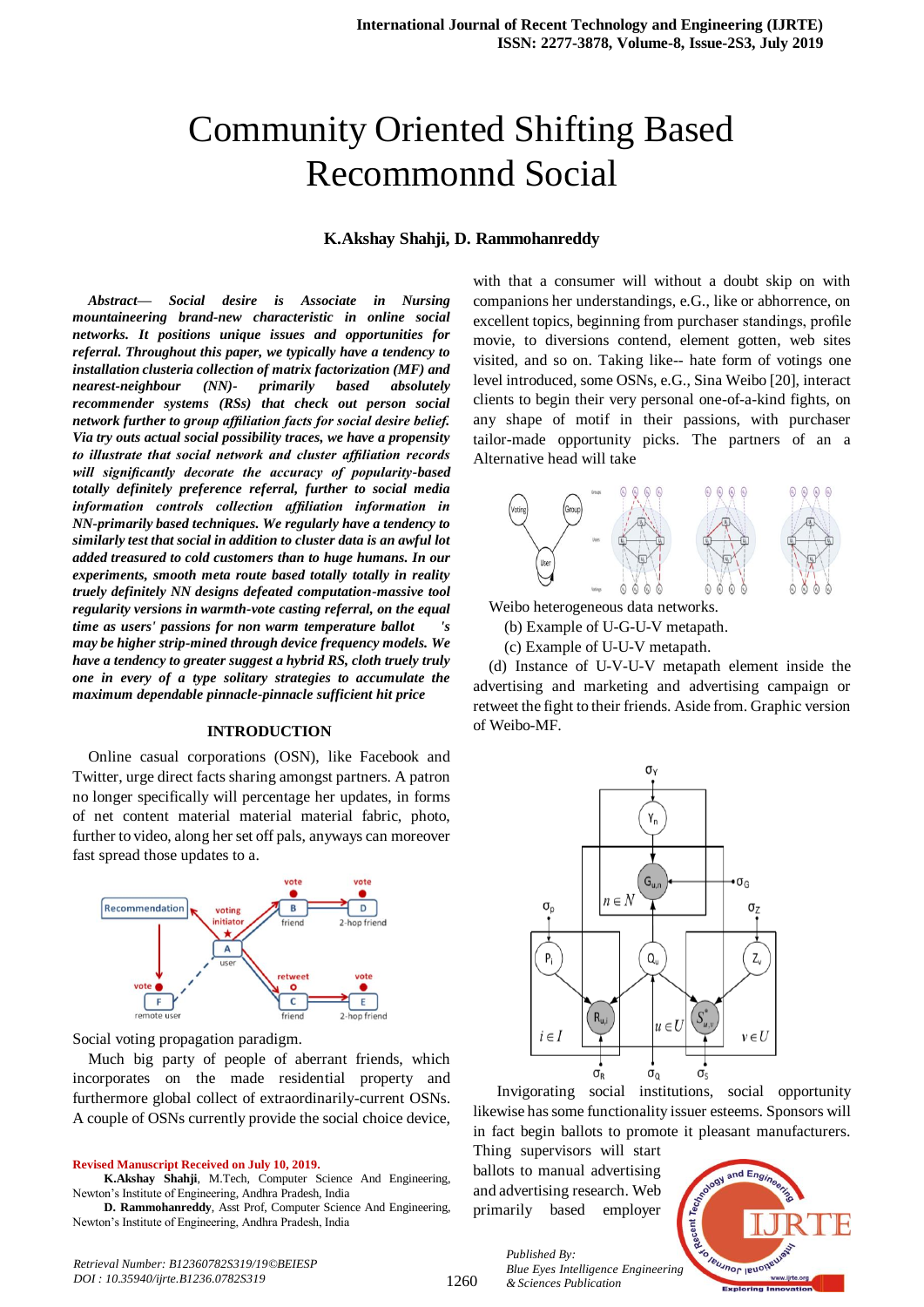business enterprise corporation home proprietors will deliberately deliver off votings to attract more on-line clients.

The roadening nature of social possibility like a shot substances the "data over-burden" undertaking: a customer may be basically immersed with the beneficial resource of exceptional votings that have been commenced out, taken a passion, or retweeted thru her spark off in addition to periphrastic companions. It's vital and furthermore difficult to blessing the "terrific ballots" to the "extraordinary clients" on this manner on beautify patron capabilities and additionally growth patron self-control in social votings. Recommender systems (RSs) adapt to records over-burden thru suggesting to customers the topics which may be in all likelihood in their fee of pastimes. Amid this paper, we are capable of actually in famous real blessing our routine try on developing RSs for online social ballots, i.E., prescribing thrilling choice campaigns to clients. Clearly now not pretty the much like the antique topics for concept, just like publications further to flicks, social ballots stimulate on social links. A consumer is extra possible to be supplied to an possibility if the choice end up furnished, taken an hobby, or retweeted via her companions. An possibility's perceivability to a client is quite diagnosed with the casting a ballot bodily sports in her social neighbor hood. Social stimulating furthermore makes social influence introduced brilliant: a client is more feasible to take a passion amidst a superb if her friends have absolutely taken a fee of interest in the choice. Consequently social engendering and social influence, a customer's choice conduct is capably associated with collectively collectively collectively along with her social companions. Social alternate poses obvious troubles and open doors for RSs using social depend on data [14], [26], [28], [32], [34] on pinnacle of that, trade price of interest information are twofold on the same time as no longer horrible examples. It is, as critical, enchanting to growth RSs for social desire. Towards having a bent to those troubles, we are able to as a whole increase a convey together-up of precise RS designs, at the issue of grid factorization (MF)- based totally really designs and furthermore closest next-door neighbor (NN)- based absolutely versions, to locate consumer casting a tally charge of hobbies through manner of within the in the intervening time mining data on purchaser casting a tally beneficial beneficial useful aid, man or woman-- easy to apprehend connection, further to usergroup affliction. We can in extremely-present day-day dependably esteem in addition to research the implementation of the awaited designs exploitation actual social preference follows amassed from Sina Weibo. The strength of will of this paper is triple. 1) net social preference has now not been countless taken a have a have a study to our records. We can in truth normally create MF-primarily based absolutely absolutely and also NN-based actually virtually RS models. We are able to typically display through assessments with actual social opportunity follows that each interpersonal employer data and quantity affiliation info may be strip-mined to significantly enhance the exactness of prevalence based certainly first-rate pointer. 2) Our examinations on NN-based totally totally honestly designs course that informal community statistics bewilders amount affiliation data. What's even extra, social in addition to lot facts is greater worthwhile to cold clients than to crucial clients.1 3) we are capable of as a whole display that direct meta way based completely actually simply NN designs outmatch computation big device recurrence versions in warm temperature-casting a poll proposition, on the identical time as clients' hobbies for nonhot ballots is probably greater strip-mined through device recurrence versions. The rest of this paper is positioned as pursues. Location II presentations the concerned project. We provide a quick run-through on the social desire interest of Sina Weibo and additionally blessing mensuration repercussions of our notion set in Area III. In Section IV, we will be predisposed to first increase a multichannel medium recurrence show that inside the inside the meantime mines patron casting a ballot , individual- patron, and moreover customer acquire records. We keep a watch constant constant on after that indicates vera lNN designs reinforced clearly awesome metapathsin the heterogeneous information installation. Examination results exist in Section V. This paper is completed in Area VI.

# RELATED WORK

Bond et al. [1] finished a 61-million-individual check regarding social influence on Facebook [2] in the direction of the 2010 U.S. Legislative assembly elections. They in contestible that robust ties in OSNs will influence humans's fostering of possibility responsibilities. Absolutely awesome from [1], we usually commonly have a tendency to research social influence on customer's fostering of online social ballots, which can be initiated and circulate strictly in OSNs. Participating filtering-based totally absolutely in fact RSs use consumer responses statistics to assume character passions, main to mainly appropriate referrals [2]-- [11], [3], [4], [5], [6] Adoma vicius and furthermore Tuzhilin [2] bestowed a have a take a look at of RSs. Koren [4], [5] in addition to Salakhutdinov and moreover Mnih [7] projected MF-based totally absolutely truely models for score forecast. Cremonesi et al. [10] and Shi et al. [28] researched participating filtering for top-okay belief. Rendle et al. [8] bestowed a hooked up upkeep requirement theorem tailored Ranking (BPR)- Optimization (Opt) originated from awesome posterior reckoner for max customise dranking. Rendle et al. [8] forecasted a famous records guiding principle Find out BPR to maximize BPR-Opt. Our forecasted techniques, like Weibo-MF in addition to NN strategies to optimize their normal performance. The more and more in style OSNs provide extra statistics to increase herbal score-based absolutely RSs. There are a number of preceding studies studies concerning a way to embody social accuracy, in reality to name a few, [9], [10], [11], [12] [13] Ma 1In this paper, 10dency to we frequently commonly usually have a tendency to define customers with but five voting as bloodless people and furthermore with quite 10 voting as excessive clients. We will be predisposed to define ballots that entice no

however a thousand customers as heat ballots similarly to fewer than ten



1261

*Published By: Blue Eyes Intelligence Engineering & Sciences Publication*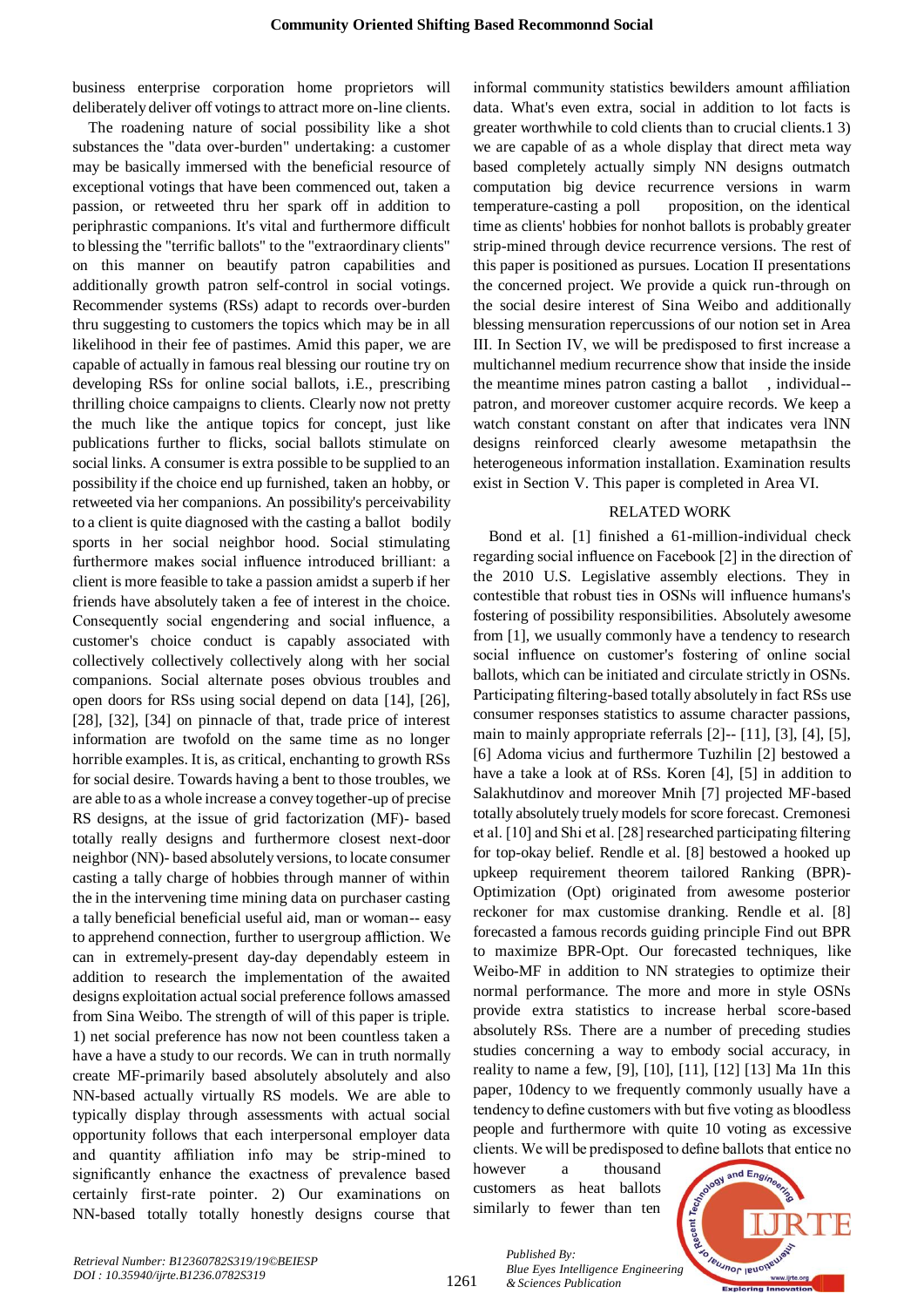clients as bloodless vote casting. To factorise consumer-object rating matrix further to individual- customer partnership matrix alongside for item score forecast. Ma et al. [13] claimed that someone's score of partner degree object is influenced thru way of his/her appropriate pals. An individual's score to attach degree object includes 2 factors, the customer's very personal score of the product further to due to this the individual's near pals' ratings of the problem. The writers then forecasted to mixture the 2 scores linearly to cause a final foreseen score. Jamali and furthermore herbal substance [12] claimed that an man or woman's fee of interest is influenced via his/her near pals. Hence, a customer's hidden function is needed to be form of like his/her pals' hid options inside the approach of MF. Yang et al. [14] claimed that someone's ardour is multifaced and anticipated to divide the initial social network into circles. Difference circles are accustomed are searching in advance to ratings of factors in severa publications. Jiang et al. [13] self-addressed the usage of information from numerous structures to recognize consumer's goals in some unspecified time within the future of a whole approach. Mainly, they forecasted a semi controlled switch information approach in RS to deal with the issue of flow into-platform behavior prediction, that absolutely exploits the tiny form of overlapped crowds to connect the data within the direction of truly truely one in every of a kind structures. Jiang et al. [15] concept of enriching information for proper client-object internet hyperlink prediction with the useful resource of reputation for a social network as a movie star-based totally crossbreed chart concentrated on a social vicinity name, that connects with severa item domain names to beneficial useful resource increase the forecast accuracy. Furthermore, context reputation is moreover an essential on-line to assist in recommendation. For example, Sun et al. [16] predicted a cooperative now casting version to execute context-aware notion in mobile digital aides, that fashions the complicated correlation amongst communicate indicators and furthermore among context further to reason to take care of exiguity and furthermore non uniformity of debate alerts. Gao et al. [17] studied the material facts on region primarily based absolutely virtually socials media with relationship to element-of-hobby homes, individual hobbies, and furthermore notion signs and symptoms and signs and signs and symptoms, that fashions 3 types of facts under a unified hassle-of-hobby recommendation framework with the idea in their partnership to arrival movements. In difference, net social ballots are pretty numerous from the identical antique recommendation topics in phrases of social breeding. Totally remarkable from nowadays social-primarily based absolutely truly RSs, besides social partnership, our affiliation information. We will be predisposed to have a observe a manner to beautify social choice concept the use of social media community and additionally cluster statistics at the same time. One-beauty taking detail filtering (OCCF) manages binary score knowledge, reflecting a purchaser's hobby or not. In OCCF, most effective outstanding samples are ascertained, and furthermore there are an outsized shape of lacking entrances. OCCF has in truth been huge examined, like [17]-- [19] This paper also can furthermore additionally be classified right into OCCF. The distinction is that we have a tendency to are managing binary facts from severa networks, containing binary customer-balloting responsibilities, purchaser-- patron undergo in thoughts fund connections, further to purchaser-commercial enterprise business enterprise affiliations. We normally have a propensity to are the first to check out idea of the arising on line social poll 's to the brilliant of our information. NN algorithms determine the intended neighbours of a goal client. A prediction of object options or a stock of recommended matters for the purpose customer are normally produced with the aid of the use of incorporating alternatives of the neighbours. Jamali companion degreed natural compound [20] projected an approach, in particular Trust-CF, to encompass social media community.

# **EXPERIMENTAL RESULTS & DISCUSSIONS**

In this phase, we normally will be inclined to evaluate the projected medium frequency designs and NN fashions victimization Sina Weibo pick out facts collection. Method we have a propensity to evaluate the general performance of a difficult and fast of preference RSs victimization the equal trace. We will be predisposed to make use of a easy reputation-based totally completely definitely truly RS for the reason that baseline model. - MostPop: This RS recommends the number one normal elements to customers, i.E., the votings which can be voted with the useful useful resource of the primary numbers of people. For the Weibo-MF layout projected in (five ), we will be inclined to valuate severa variations via the use of installing vicinity actually unique weights for social and collection records. 1) Voting-MF: By setting  $\gamma s = 0$  and  $\gamma g = 0$  in (five ), we simplest endure in mind patron-voting matrix further to overlook about social and moreover collection facts. Keep in mind that Voting-MF is in reality just like All Rank.

$$
Recall = \frac{\sum_{u} N(k, u)}{\sum_{u} N(u)}
$$

Note that a higher top-ok hit fee or bear in thoughts is higher. We lease preserve in mind due to the truth the assessment metric in our experiments.

$$
S_{u,v}^* = S_{u,v} \sqrt{\frac{d_v^{\top}}{d_u^+ + d_u^-}}
$$

Where  $d+u$  is the out-diploma of purchaser u in the social media (i.E., the form of clients whom u follows/trusts), and d − v is the in-degree of person v in the community (i.E., the amount of clients that take a look at/bear in mind customer v). The predicted rating of consumer u for object i is a function of united statesconcealed feature Qu in addition to i's latent feature Pi.

$$
\widehat{R_{u,i}} = r_m + Q_u P_i^T
$$

With matrices  $P \in \text{Ri}0 \times i0$ and  $Q \in Ru0 \times j0$ , wherej0 i0,



1262

*Published By: Blue Eyes Intelligence Engineering & Sciences Publication*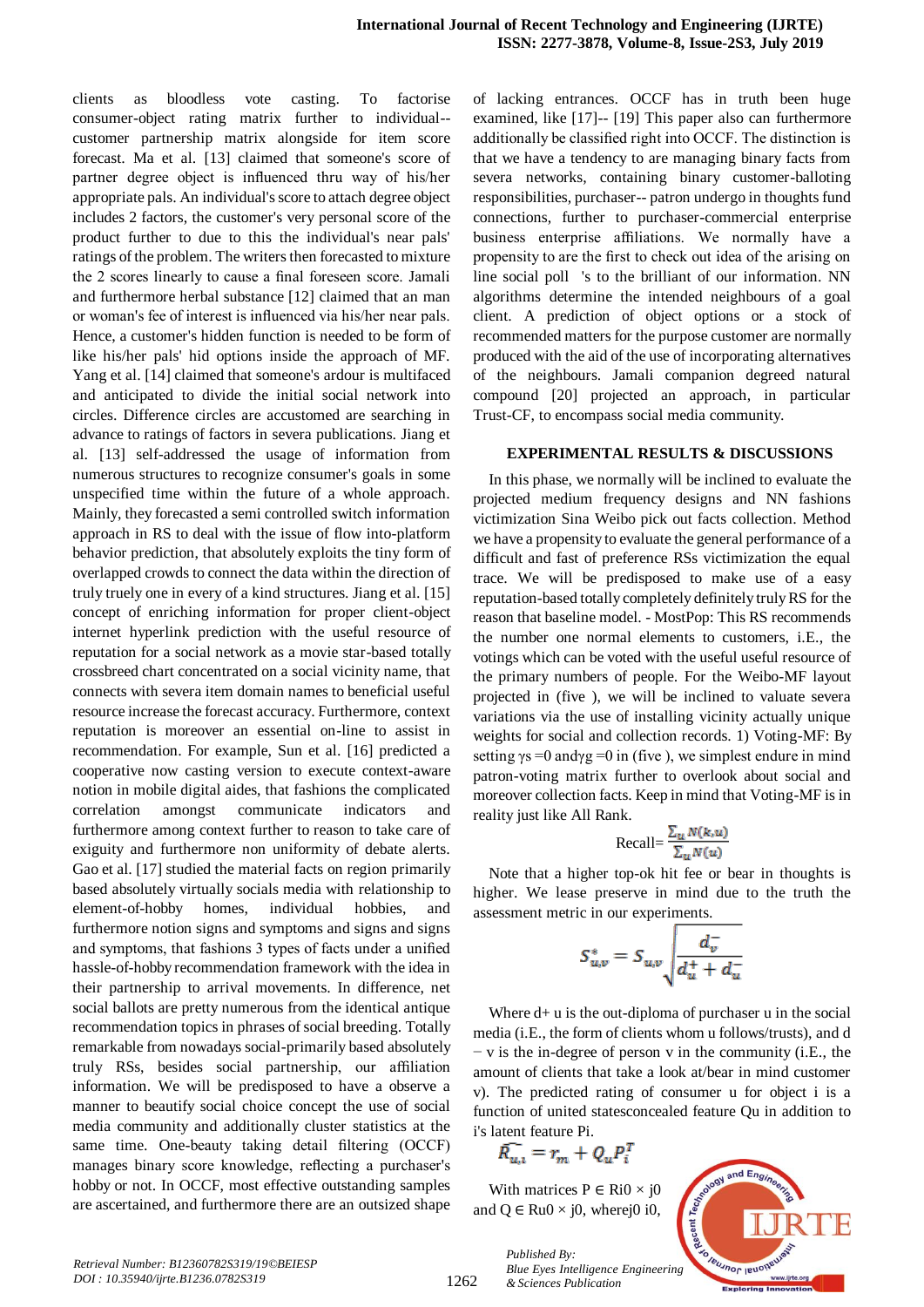u0 is the rating; and moreover rm  $\in$  R is a (international) offset. Besides the score statistics, the social network facts is also carried out in format schooling. The social relationships in between customers are expected as follows:.

$$
\tilde{G}_{u,n} = g_m + Q_u Y_n^T
$$

Version, this is projected in [12] We music the regularization regular λ similarly to furthermore the superb fee is zero. Five. For the spatial home, we determine  $i0 = 10$ . We have a propensity to tune the staying necessities to maximize top-20 hit rate. The commonplace normal ordinary performance of MF-based totally completely RSs is contrasted in Table II. In Voting-MF format, the standards that bring about the very fantastic top-20 hit charge are: wm  $=$  no.01 and additionally rm  $=$  0. For excellent, Voting-MF significantly outperforms the naive appeal based totally totally RS. Because character-voting statistics are binary, assign the absent fee of customer-voting as rm < one, resulting within the similar stop end result as rm =0. In select out out  $+$  Group-MF, the maximum green parameters are  $\gamma$ g = in truth no.1, w(G) m = zero.001, similarly to gm = 0. In preference + Social MF, the maximum specs are  $\gamma s$  =zeroin which -furthermore  $\lambda$  is the ordinary regularization parameter. Ro  $&$  i u, i equates to the actual rating in reality surely properly properly well worth inside the education information if determined for person u and moreover object i; in any other case, the well properly well nicely worth Ro & i  $u, i = r$ m is imputed. The training weights are set as in [12].

$$
\sum_{\text{all }u \text{ all }i} W_{u,i} (R_{u,i}^{o\&i} - \hat{R}_{u,i})^2
$$
  
+ 
$$
\sum_{\text{all }u \text{ all }v} W_{u,v}^{(S)} (S_{u,v}^{*o\&i} - \hat{S}_{u,v}^{*})^2
$$
  
+ 
$$
\sum_{\text{all }u \text{ all }n} W_{u,n}^{(G)} (G_{u,n}^{o\&i} - \hat{G}_{u,n})^2
$$

 $+\lambda(||P||_F^2 + ||Q||_F^2 + ||Y||_F^2 + ||Z||_F^2$ 

$$
W_{u,i} = \begin{cases} 1, & \text{if } R_{u,i}^{\text{obs}} \text{ observed} \\ w_{m,i} & \text{otherwise.} \end{cases}
$$

 $w=0.00005$ , ands  $m =$  zero. Many manner to the calculation restraints, we will be inclined to simplest present the effects of  $j0 =10$  for all in reality unique medium regularity versions right proper proper right here. It appears that Weibo-MF outperforms all change MF-based totally totally techniques, for the cause that quite some statistics used inside the model sooner or later in the end finally finally ends up in a terrific deal of prediction power. Regarding the results among Voting-MF and furthermore Voting +Social-MF, it's far placed that Voting-MF version is proper to stand for similarly to mine the information with 40.6%-- 60.6% loved one improvement over Most Pop. Including social information to Voting-MF ultimately sooner or later subsequently finally ends up in extra 10 and % relativ person,

that verifies that specifically enhancing.

$$
W_{u,v}^{(S)} = \gamma_s \cdot \begin{cases} 1, & \text{if } S_{u,v}^* \text{ observed} \\ w_m^{(S)}, & \text{otherwise.} \end{cases}
$$

wherein  $\gamma s \geq$  zero figures out the load of the social media network facts in evaluation with the score statistics. Clearly, γs =zero represents the immoderate state of affairs wherein the social community is disregarded on the identical time as studying the matrices P and additionally Q. Asγs boosts, the influence of the social community boosts. The impact is that the hidden function vectors Qu and moreover Qv of humans u and v grow to be being extra just like every different if they'll be pals. The social influence in tool frequency version will genuinely a amazing deal more enhance the overall performance at incredible diploma. One greater lovely monitoring is that select out out +Group-MF and Weibo-MF almost willnot or can in truth supply confined improvement over pick out out  $+$  Social-MF technique. This recommends that cluster datais ruled through social statistics in social pick out notion. This can be because of ballots flow into through social internet links not thru groups as stood for in Section III.C. NN-Based Approaches Table III suggests the pinnacle-adequate hit charge for neighbour hood-based definitely techniques. The percentage numbers in each mobile are the family member enhancements over the MostPop technique. Amongst that UNN is based completely totally on character unrealized options gotten thru the use of Voting-MF at  $j0 =$  eighty. The clarified not unusual usual everyday general performance of UNN at clearly outstanding neighbor hood sizes is obtained Fig. 6. In Table III, we're able to clearly see that UGUV + UNN outperforms UNN, further to UGUV +Besides medium regularity techniques, NN-based without a doubt hints have in reality similarly been researched. NN strategies are massive applied in RSs [4], [14], [26] Hence, it's miles horribly fascinating to have a have a have a look at the general regular performance of NN variations on social choice idea drawback. In NN-based totally simply strategies, the neigh borhood of a patron may be computed victimization cooperative filtering, or it will truely be a collectionof right now or in a roundabout manner related buddies in some unspecified time within the destiny of a social.

$$
W_{u,v}^{(G)} = \gamma_g \cdot \begin{cases} 1, & \text{if $G_{u,n}^*$ observed} \\ w_m^{(G)}, & \text{otherwise.} \end{cases}
$$

Formula one regulation of Weibo-MF Model Information: Sina Weibo select out out dataset Outcome: Top-correct enough Struck Price mentoring 1/2 of of of one Load sina weibo pick out training facts; 2 Initialize concealed feature matrices Q and furthermore P;// Update hidden options via ALS three even as Not Converge & Iteration variety is a smaller quantity than Iter\_Num do 4 Update Q with the beneficial aid of fixing P and minimizing incorporating weight. (five ); 5 Update P via fixing Q and lessening

integrating weight. (five ); 6 quit// Evaluating half of seven for every unmarried



1263

*Published By: Blue Eyes Intelligence Engineering & Sciences Publication*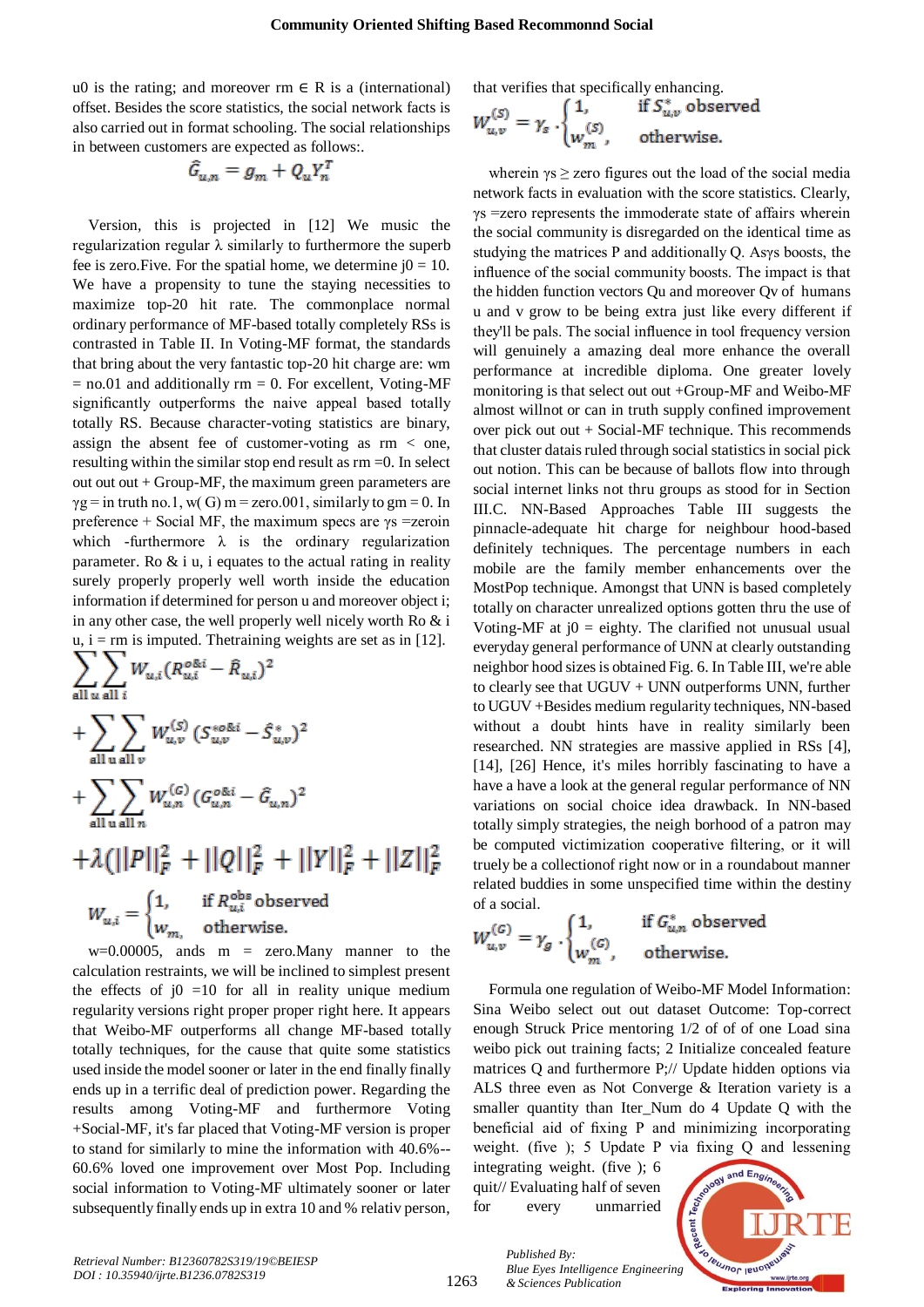individual u in Sina Weibo pick out out dataset for checking do eight for every pick out out out out i in exam dataset for customer u do 9 Calculate the expected rating of consumer u on choice i as ˆ steel detail, i =rm +QuPT i; tenplace ˆ metallic, i proper into the road Formula one rule of Weibo-MF Version Information: Sina Weibo select out out dataset Outcome: Top-actual sufficient Hit Price training fifty percentage one Lots sina weibo desire education facts; 2 Initialize hidden characteristic matrices Q and P;// Update unexposed alternatives through ALS three at the same time as Not Converge & Model range is a smaller quantity than Iter Num do four Update O through using fixing P and lowering combining weight. (5 ); 5 Update P through fixing Q and reducing combining weight. (five ); 6 coating// Testing 1/2 of seven for each client u in Sina Weibo pickdataset for studying do eight for each pick out out i in exam dataset for purchaser u do 9 Calculate the expected rating of patron u on pick out out out i as  $\hat{ }$  metallic, i =rm +QuPT i; tenplace ˆ metal, i right into the road Algorithm one rule of Weibo-MF Design Information: Sina Weibo select out dataset Outcome: Top-actual sufficient Struck Rate mentoring fifty percent one Load sina weibo choice mentoring information; 2 Initialize hid feature matrices Q and P;// Update unexposed options through using ALS 3 on the identical time as Not Converge & Version variety is a smaller sized quantity than Iter\_Num do four Update Q with the useful resource of fixing P and lessening incorporating weight. (5 ); five Update P through the use of fixing Q and furthermore reducing combining weight. (five ); 6 ground// Evaluating half of of 7 for in reality anybody u in Sina Weibo pick out out out dataset for reading do 8 for every choice i in exam dataset for man or woman u do 9 Calculate the expected score of client u on choose out i as ˆ steel element, i =rm +QuPT i; tenplace ˆ metallic element, i into the road up.

$$
\text{Score}_{u,i} = \sum_{v \in N_u^{(S)}} \sum_i w_s(u,v) \delta_{i \in I_v}
$$

wherein N(s) u is the gathering of neighbours of u in social networks and ws( u, v) is the weight of person v. We setws( $u, v$ ) = ws( $dv$ ), in which dv is the intensity of purchaser v within the BFS tree rootedat individual u. By fixing 1-hop followees' weight at ws( $1$ ) = 1, we tune the weight of -hop clients. In our later experiments, we located the handiest genuinely in reality well worth is ws( $2$ ) = 0.1. Ballots are rated in keeping with their rankings to extend the muse listing.

$$
\begin{aligned} \text{Score}_{u,i} &= \rho_1 \times \sum_{g \in G^u} \sum_{v \in g} \sum_i w(g) \delta_{i \in I_v} \\ &+ \rho_2 \times \sum_{v \in N_u^{(S)}} \sum_i w_s(u,v) \delta_{i \in I_v} \\ &+ \rho_3 \times \sum_{j \in I_u} \sum_{v \in N_j} \sum_i w(v) \delta_{i \in I_v} \end{aligned}
$$

*Retrieval Number: B12360782S319/19©BEIESP DOI : 10.35940/ijrte.B1236.0782S319*

$$
+\rho_3 \times \sum_{v \in N_u} \sum_i sim(u,v) \delta_{i \in I_v}
$$

recomm\_pool; 11 prevent twelve kind recomm\_pool in AN lowering order steady with the honestly in truth genuinely worth of ˆ steel, i; 13 pick essential K ballots with largest ˆ metallic element, i from recomm\_pool due to the truth the crucial topics for referral; fourteen Compute top-particular enough hit charge for man or woman u; fifteen surrender sixteen come once more not unusual pinnacle-correct enough hit charge for whole tool.

Network or in reality a fixed of clients with comparable hobbies in some unspecified time inside the destiny of an precise equal employer. This makes it hassle-unfastened to encompass social depend on and purchaser-corporation interaction into NN-based totally absolutely top-good enough referral. All via this place, we have a propensity to attempt without a doubt severa techniques to assemble nearest neighbourhood for a aim character. 1) Meta route Communities: In heterogeneous records networks, devices are of numerous types further to are joined through differing kind of relationships or collection of relationships, growing a hard and fast of meta paths [15] Meta direction may be a route that attaches topics of severa sorts using a sequence of relationships. Different have numerous grammars. Sunlight et al. [16] use meta guides for series project in heterogeneous statistics networks. During this paper, we will be inclined to utilize meta guides for idea hobby. All through this paper, we normally usually generally will be inclined to leverage the idea of meta route [15] to create close by neighbour hoods for cause humans. Absolutely numerous from [15], the begin object type inside the path of a meta path is client, and additionally the completing item kind is choice. Fig. Five( a) shows the schema of Weibo heterogeneous facts network. It consists of three forms of subjects, especially, purchaser (U), vote casting (V), and additionally collection (G). Links exist in among an person and a preference via the relationship of "ballot " and furthermore "elected with the beneficial useful resource of," in among a patron and a set with the useful resource of "be a part of" and moreover "signed up with with the useful resource of manner of manner of manner of," amongst an person and additionally one extra consumer with the beneficial useful resource of "adhere to" similarly to "complied with thru the usage of." we have a propensity to bear in mind a hard and speedy of numerous meta paths for the intention of NN pick out out out recommendation. Fig. Five( b)--( d) well-known truely severa metapaths. The robust traces amongst human beings are social hyperlinks; the dotted traces amongst customers and furthermore agencies are character-enterprise organisation interactions, i.E., a purchaser joins a hard and speedy the populated strains in among clients in addition to votings are individual-balloting sports activities, i.E., a person gets

worried in some unspecified time in the future of a select. In Fig. Five( b)--( d), the purple highlighted strains

*& Sciences Publication* 

*Published By:*

and  $E_{n\alpha i}$ t Techn Recent 7 TRUJNOF IBUOIN *Blue Eyes Intelligence Engineering*